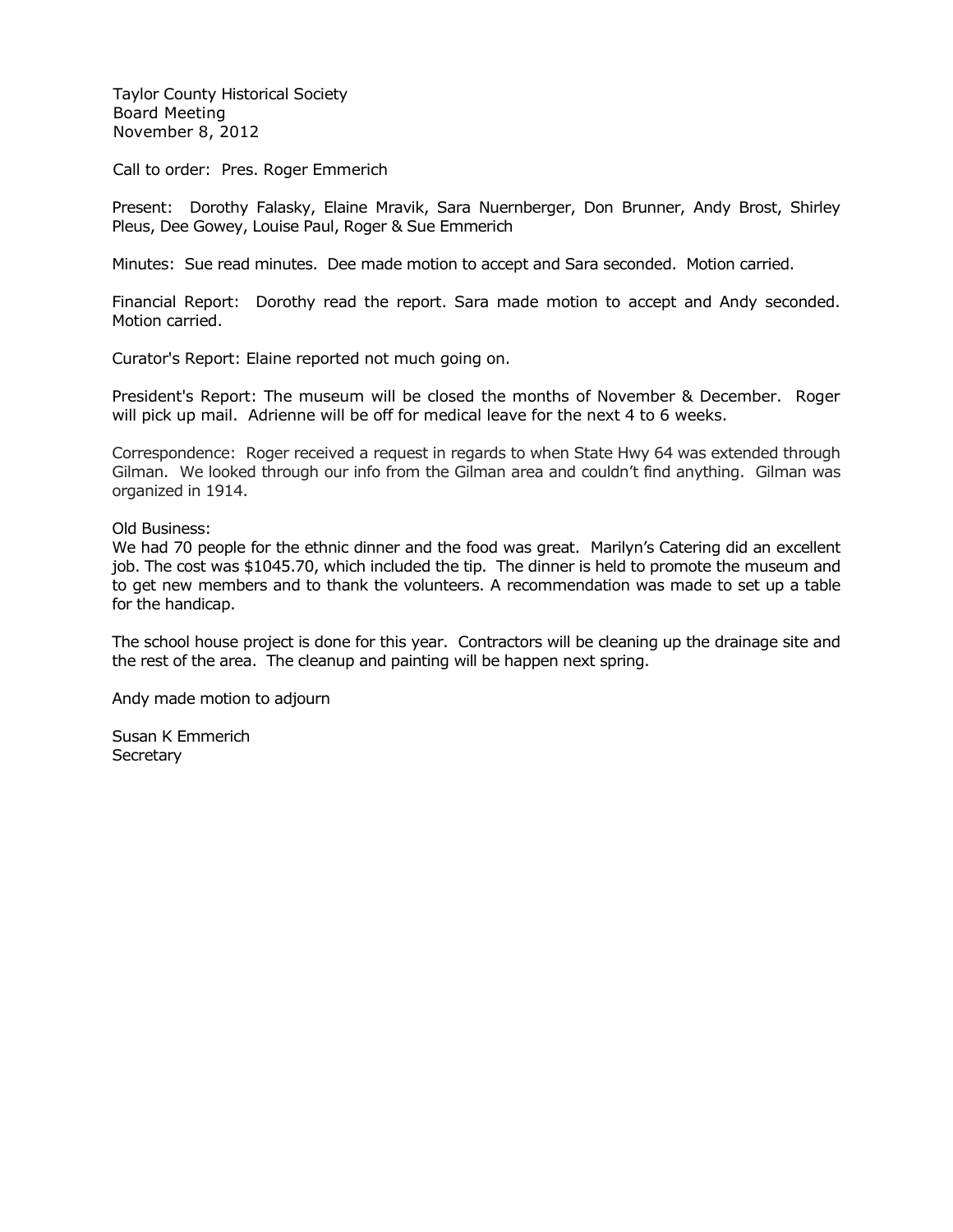Taylor County Historical Society Board Meeting October 18, 2012

Call to order: Pres. Roger Emmerich

Present: Roger & Sue Emmerich, Adrienne Hennlich, Elaine Mravik, Augusta Freiboth, Shirley Pleus, Sara Nuernberger, Don Brunner, Andy Brost & Dee Gowey

Minutes: Sec. Sue Emmerich read minutes. Shirley made motion to accept and Dee seconded. Motion carried.

Financial Report: Sara Made motion to accept and Adrienne seconded. Motion carried.

Curator's Report: Elaine talked about the bridal display and whose dresses they were. There is a little scouts tour at 3:45 today.

President's Report: Roger gave a report on the progress of the old school house repair and replacement of the door. The tower on the school was reinforced, added louvers' and wrapped in aluminum. Roger bought a new door for the school from Weather Shield.

Correspondence: Tom Henrichs braised kettle. We need to send out a Thank You card.

Old Business: There are 60 reservations for the ethnic dinner. Roger gave update on the cleaning and installation of shelves in the garage building.

New Business: November meeting needed to report on the ethnic dinner and come up with nominations for officers and board members for the January 2013 meeting. Set meeting for Nov. 8, 2012. Roger was asked to contact John Macik to paint school house, next spring.

Andy made motion to adjourn.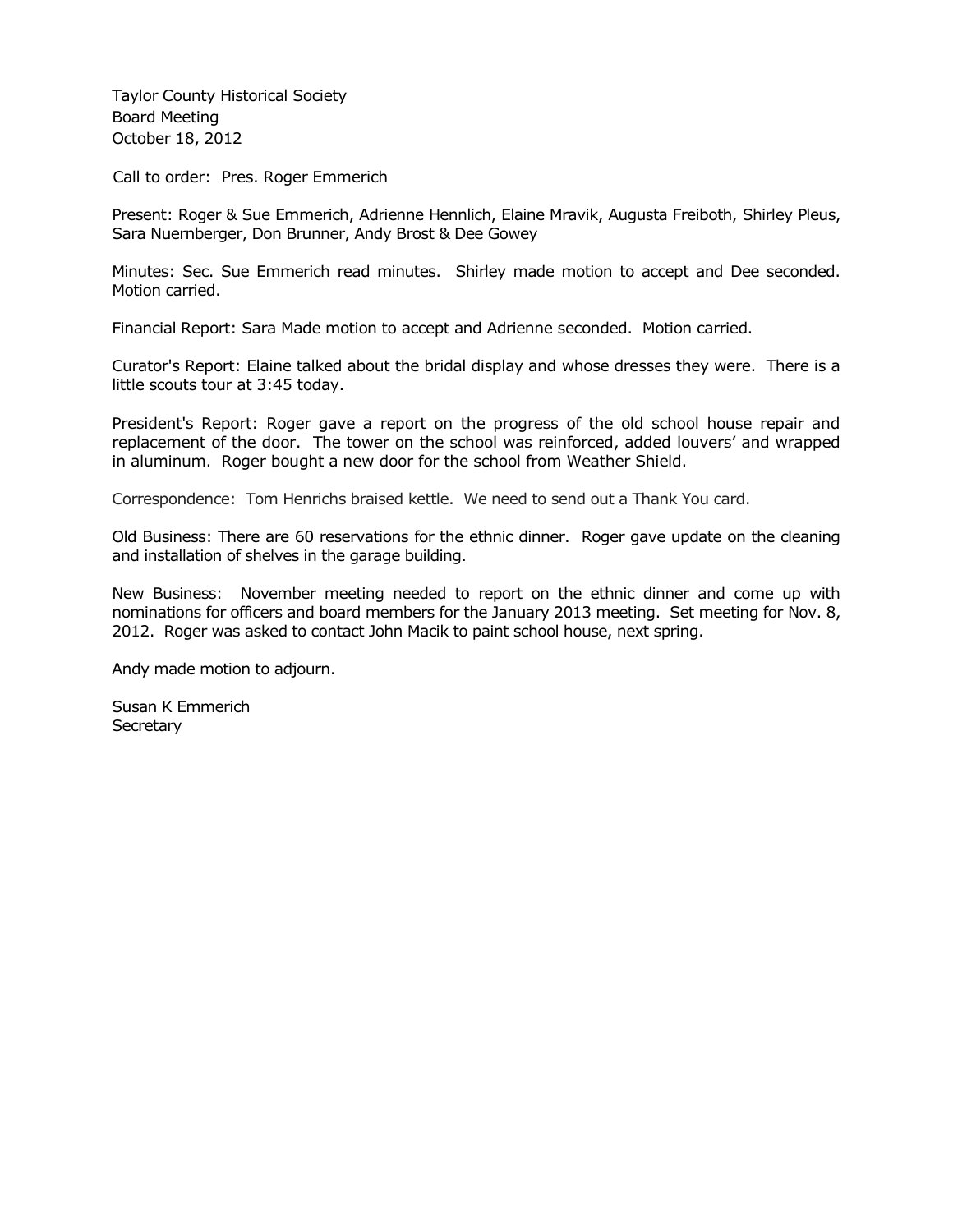Taylor County Historical Society Membership Meeting Minutes September 20, 2012

Call to order: Pres. Roger Emmerich

Present: Roger & Sue Emmerich, Augusta Freiboth, Dee Gowey, Chuck & Donna Doriot, Charlotte Bolz, Andy Brost, Pat & Shirley Pleus, Arlene Strama, Emil & Dorothy Falasky, Sara Nuernberger, Elaine Mravik, Jorie Nelson, Loretta & Hildegard Kuse.

Minutes: Sec. Sue read minutes. Dee made motion to approve and Andy seconded. Motion carried.

Financial Report: Dorothy read report. Charlotte made motion to approve and Augusta seconded. Motion carried.

Curator's Report: Elaine-working on changing displays. Put up camera display.

President's Report: We will be getting reimbursement of the school improvement cost from the County capital improvement account. Need door replaced, which will be added to the school cost. Bob Grissman & Roger put wagon in storage. Wheels will have to be greased and painted before displaying next summer.

Old Business: Meeting set up for the Ethnic Dinner committee for Tuesday Sept. 25<sup>th</sup> at 6:30, at the museum.

New Business: President made a request to purchase a P.O. Box at \$48.00 annually for the museum mail. The rural box on Hwy 64 is rusted and door has broken hinge. Charlotte Bolz made motion to approve and Dee Seconded. Motion carried.

Andy made motion to adjourn.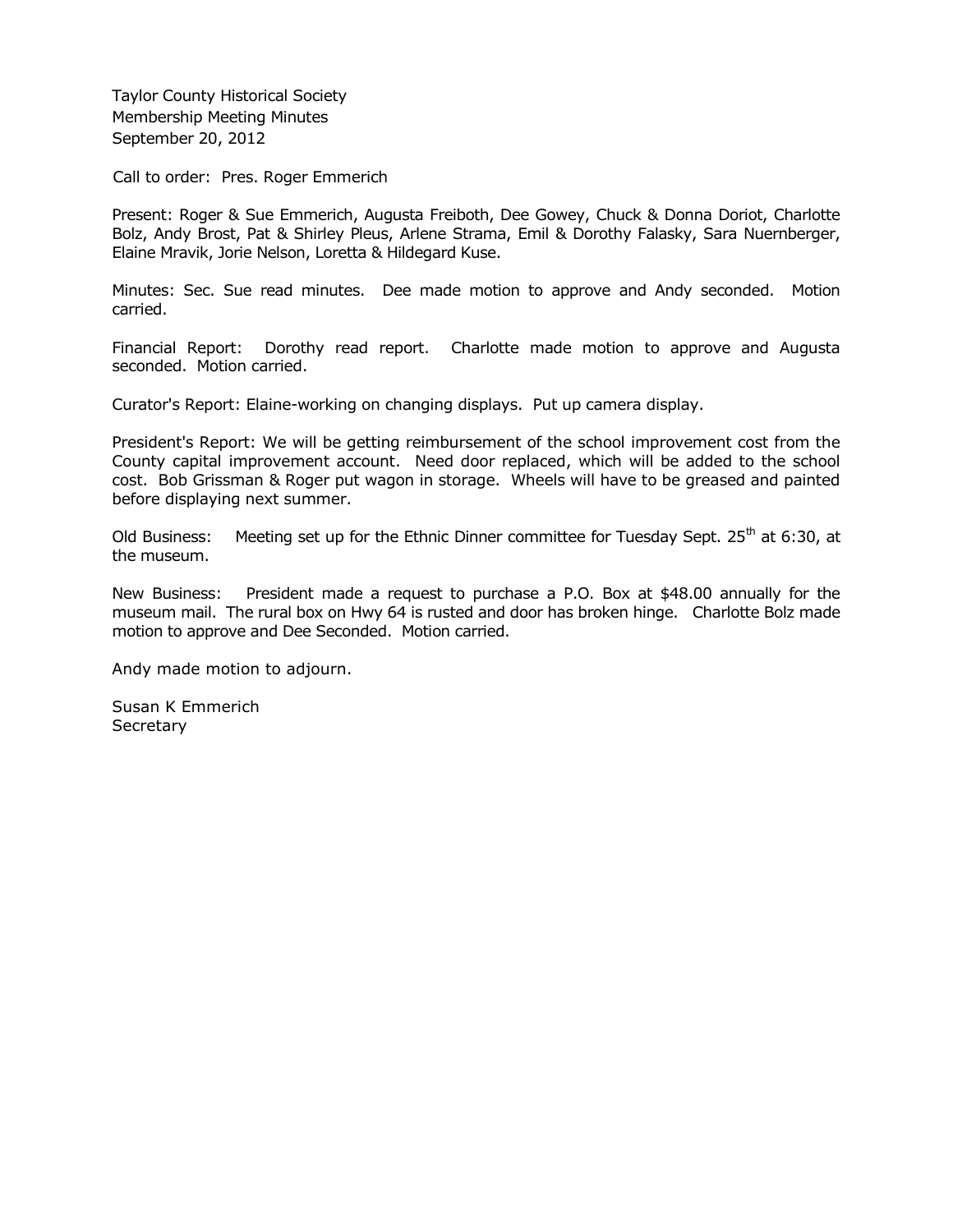Taylor County Historical Society Board Meeting Minutes August 16, 2012

Call to order: Pres. Roger Emmerich

Present: Roger & Sue Emmerich, Dorothy Falasky, Lanny Zimmerlee, Don Brunner, Andy Brost, Adrienne Hennlich, Dee Gowey, Augusta Freiboth, Elaine Mravik, Sara Nuernberger & Shirley Pleus.

Minutes: Sue read minutes. Lanny made motion to accept and seconded by Dee. Motion carried.

Financial Report: Dorothy read the report. Andy made motion to accept and seconded by Augusta. Motion carried.

Curator's Report: Bryce Kelley stopped in and dropped off materials from his class regarding the healing wall and Veteran info. Posters of Wisconsin Vets who lost their lives. Group agreed to accept artifacts on a loan basis.

Old Business: Andy & Don cleaned garage. Suggested giving some things to other museums, as the commercial washer, fanning mills & mangle. Sara suggested to put on Historical Sites. Don made motion to post on site and Dorothy seconded. Motion carried.

New Business: Innovation Contractors proposal for school repairs:

\$3350 to \$4500 price is guaranteed, \$200 to \$325 for window frames,

\$100 to max of \$700 for bell tower

Sara made motion to approve repairs including the bell tower. Dee seconded. Motion carried. Augusta suggested we make calls for help at the fair and other functions.

Dorothy reported on the ticket sales. \$905.00 collected. Ticket costs \$116.17 & prizes of \$225.00. Balance of \$563.29.

Ethnic dinner: Call Marilyn's catering, Date: fourth Saturday in October Check with John Johnson. His wife from Germany. Sara made motion to adjourn

Secretary: Susan K Emmerich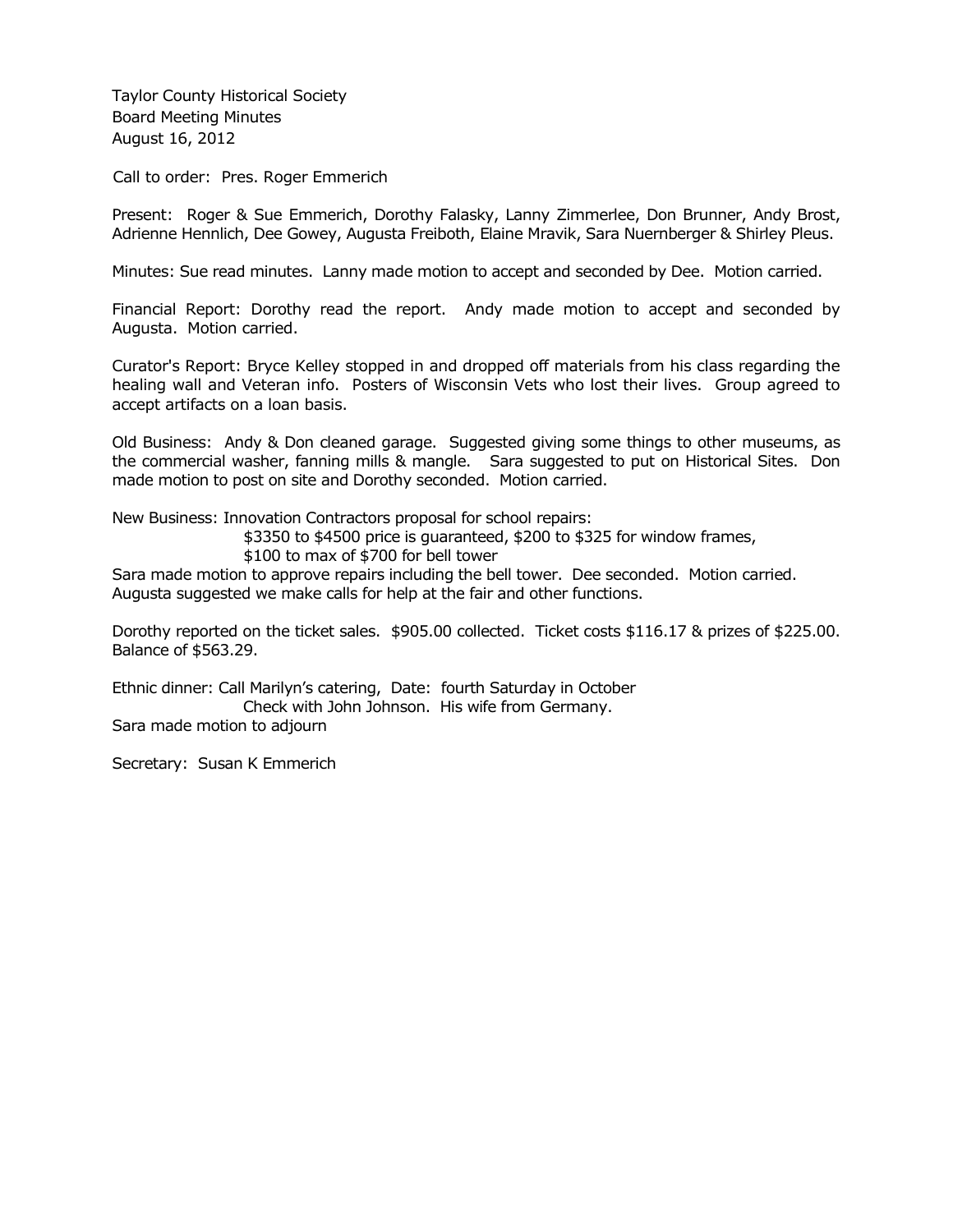Taylor County Historical Society Board Meeting Minutes July 19, 2012

Call to order: Pres. Roger Emmerich

Present: Elaine Mravik, Shirley Pleus, Augusta Freiboth, Lanny Zimmerlee, Dee Gowey, Arlene Strama, Louise Paul, Don Brunner, Andy Brost & Sue Emmerich

Minutes: Sue read minutes. Dee made motion to accept and Andy seconded. Motion carried.

Financial Report: Dorothy read the report. Motion made by Shirley to accept and seconded by Augusta. Motion carried.

Curator's Report: Elaine had nothing to report. Had signup sheet for fair. Good Sam will be here from 1:00 to 2:30 on Friday.

President's Report: Roger reported on the State's project of the Highway Dept. He sent copies around for everyone to view the display boards they are working on. Some suggestions were made regarding the pictures the State picked. Would like changed. Jim Schimon will be bringing his blacksmith trailer to the fair on Friday, Saturday and Sunday.

New Business: Fair Entrance: Tent went down in storm last year. Need a new one. Elaine made a motion to purchase a new tent. Louise seconded. Motion carried.

Roger reported that the National Guard is having a 50 year reunion on Saturday September 22, 2012. They will be using the Multipurpose room and the Community building. The museum will be open from 12:00 to 2:00 on that day.

Motion made by Don Brunner to adjourn. Meeting adjourned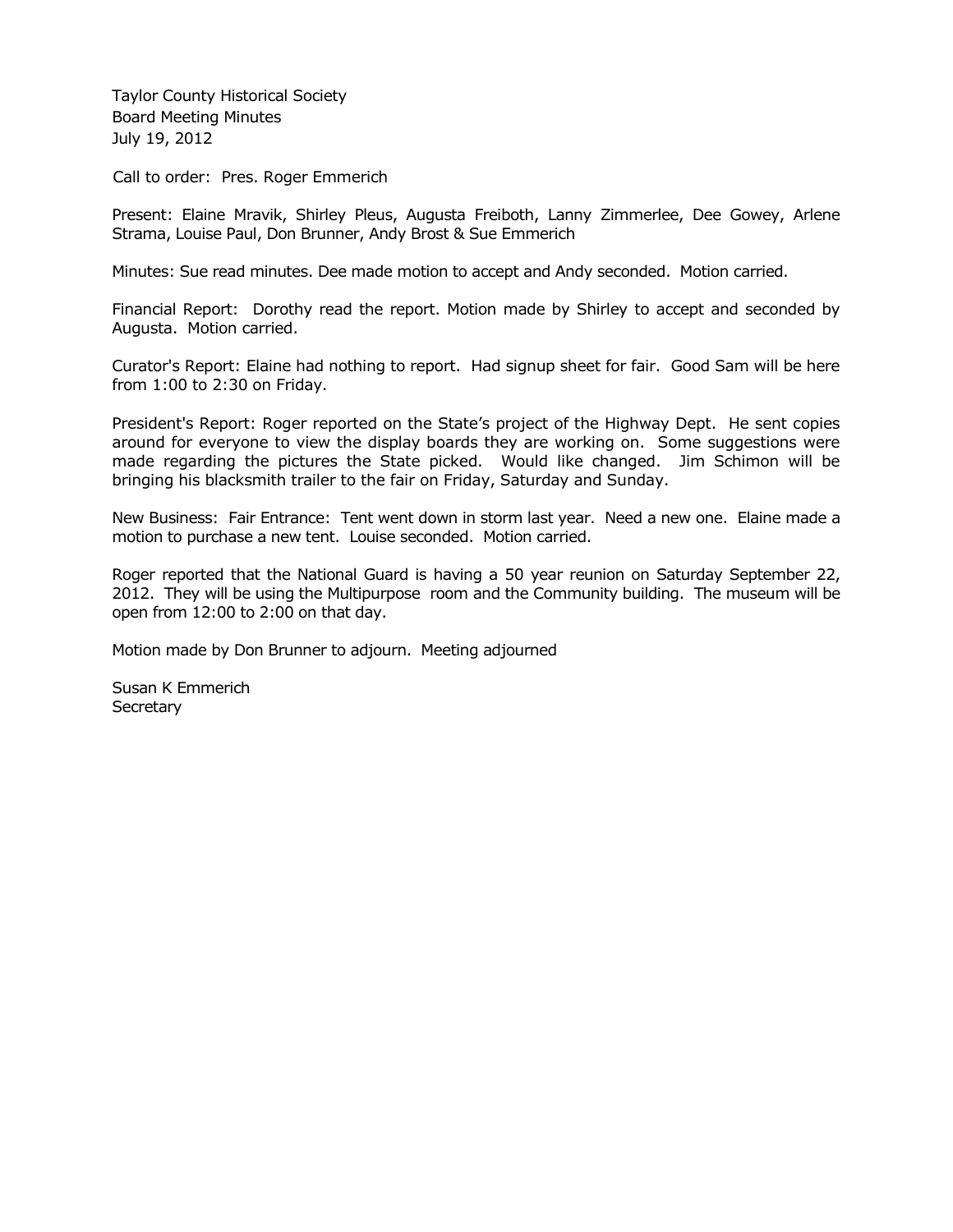Taylor County Historical Society Membership Meeting Minute June 21, 2012

Call to order: Pres. Roger Emmerich

Present: Roger & Sue Emmerich, Elaine Mravik, Adrienne Hennlich, Dee Gowey, Augusta Freiboth, Andy Brost, Chuck & Donna Doriot, Jorie Nelson, Pat & Shirley Pleus, Sara Nuernberger, Corlis Jensen, Shirley Werner, Dodie Hodge, Louise Paul

Minutes: Sara made motion to approve minutes and Dee seconded. Motion carried.

Financial Report: Corliss made motion to accept and Elaine seconded. Motion carried.

Curator's Report: Catching up on sessioning and getting ready for summer. Elaine thanked everyone for their hard work. Schools didn't have tours this spring.

President's Report: We need to do some repairs to the School, Print Shop & Log Cabin. Roger to meet with a couple of contractors to get their hourly rates and recommendations for the school repairs. We also need a humidifier for the print shop.

Dee made motion to buy humidifier and Andy seconded. Motion carried.

Correspondence: We have a request from a professional photographer to use one of the fur coats from the animal display area in one of his photos. We are looking into this to see how we could accommodate this request. Policy is not to let property out of museum.

Old Business: Sara to report on copier status and need for a stand/utility cart to put it on. Price quote is \$299.00. Contacted department and copier will be here next week. Motion made by Pat and seconded by Dee to purchase cart. Motion carried.

New Business: Art & Medford group would like us to join their group and be a part of one of their evening tours. Cost would be from \$20 to \$50 annual membership. It was suggested to invite Nate Meyer to our next meeting. Sara wanted to have a evening to do a slide program with old photos.

Ethnic dinner will be German nationality this year. Volunteers, Shirley, Sara, Donna, Augusta & Louise.

Andy made motion to adjourn.

Secretary Susan K Emmerich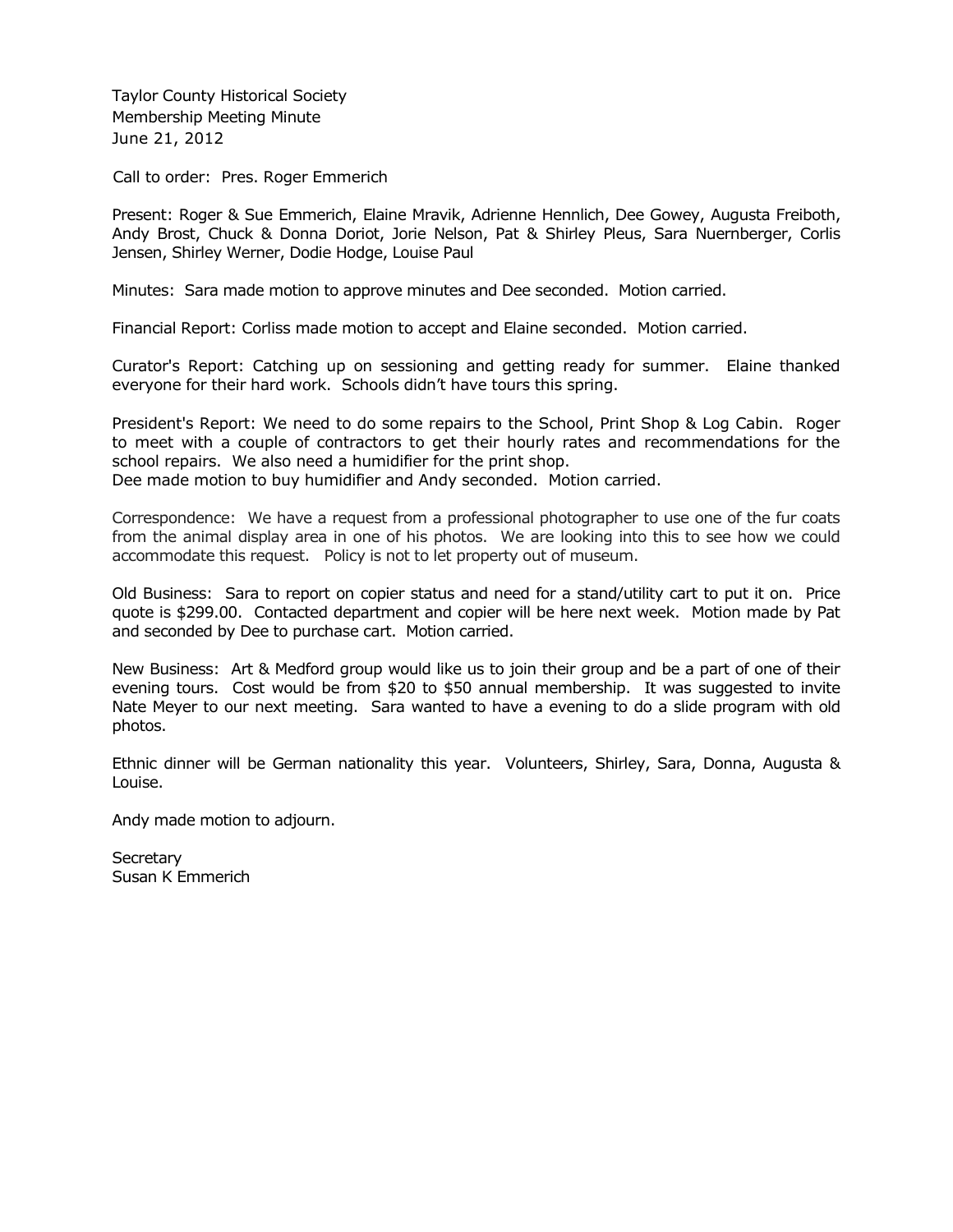Taylor County Historical Society Board Meeting Minutes May 16, 2012

Call to order: By Elaine Mravik

Present: Elaine Mravik, Augusta Freiboth, Dorothy Falasky, Sara Nuernberger, Shirley Pleus, Don Brunner, Louise Paul, Andy Brost & Sue Emmerich

Minutes: Andy made motion to accept the minutes as printed. Augusta seconded. Motion carried

Financial Report: Dorothy read report. Sara made motion to accept as read and Shirley seconded. Motion carried.

Correspondence: Elaine read e-mail message from Rex Hamann regarding any information on the Medford Brewery. Elaine said that the museum had a couple of pictures.

Old Business: Sara reported on the information she acquired on a new copier/printer from the county. For a flat rate of \$49.00 a month the museum would receive a new copier/printer under the counties print management program. The flat rate includes the toner & paper and up to a total of 1,225 copies a month. Any additional copies over the 1,225 would be billed at a rate of 4 cents per copy. Comparing the monthly cost of \$49.00 a month, the rate is less than what we have paid per monthly average for previous years.- A motion made by Augusta to replace the old copier with the one through the county. Dorothy seconded. Motion carried.

New Business: Sara reported on the meeting she attended on digitizing photos and pictures of objects through, Wisconsin Heritage on Line software program. It would cost \$50.00 a year for this service.

Shirley mentioned that the fence by the Log Cabin & School House needed to be fixed.

Augusta has a group of retired teachers coming to tour the museum today.

There is a volunteer sign up sheet, for the Dairy Breakfast and Fair in museum office.

Andy made motion to adjourn. Meeting adjourned.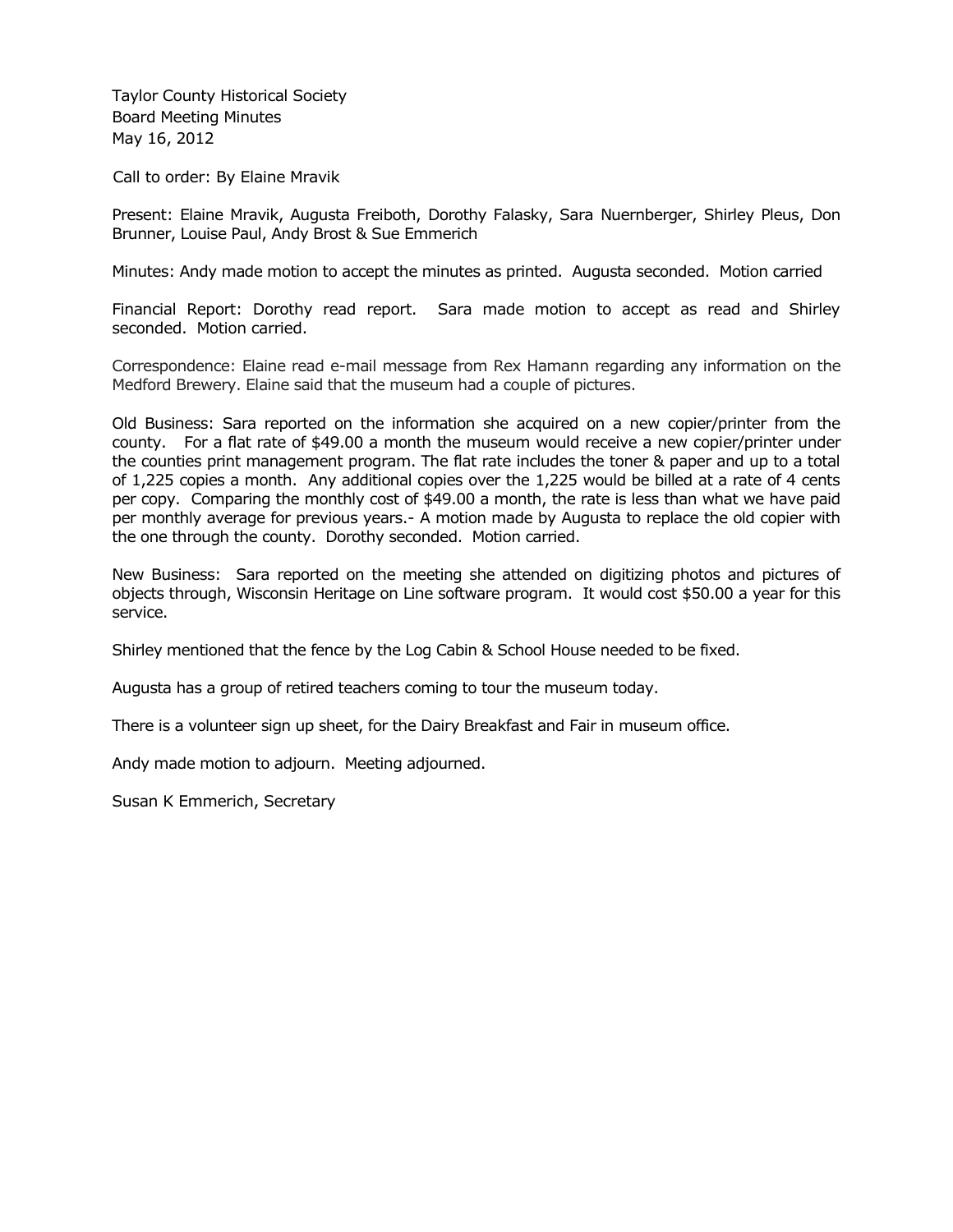Taylor County Historical Society Membership Meeting April 21, 2012

Call to order: President Roger Emmerich

Present: Roger & Sue Emmerich, Louise Paul, Dottie Hodge, Shirley Werner, Shirley Pleus, Chuck & Donna Doriot, Jorie Nelson, Andy Brost, Dee Gowey, Emil & Dorothy Falasky,

Minutes: Motion made by Andy and seconded by Dorothy to approve minutes as printed. Motion carried.

Financial Report: Motion made by Dee and seconded by Louise to approve minutes as printed. Motion carried.

Curator's Report: Elaine stated that there is more traffic at the museum.

President's Report: Military Museum has been condensed in size. The Log Cabin has been cleaned upstairs & down needs more to be done. We have been getting more requests for info, pictures, etc. on my home computer. We should be receiving our Taylor County Hwy construction display soon. Jim Schimon & Harley Waldhart will be setting up a trailer at the fair to demonstrate their iron works.

Correspondence: Jean Flood had old shoes, etc. from an old home they are remodeling and needed to know what to do with them. The Historical Society is interested in seeing the items. Roger gave everyone a copy of St Ann's newsletter.

New Business: Roger will be contacting contractors to have the School House raised and leveled.

We watched the film from Harley Stimm's Piano find, which the local TV station had taped.

Andy made a motion to adjourn. Meeting adjourned.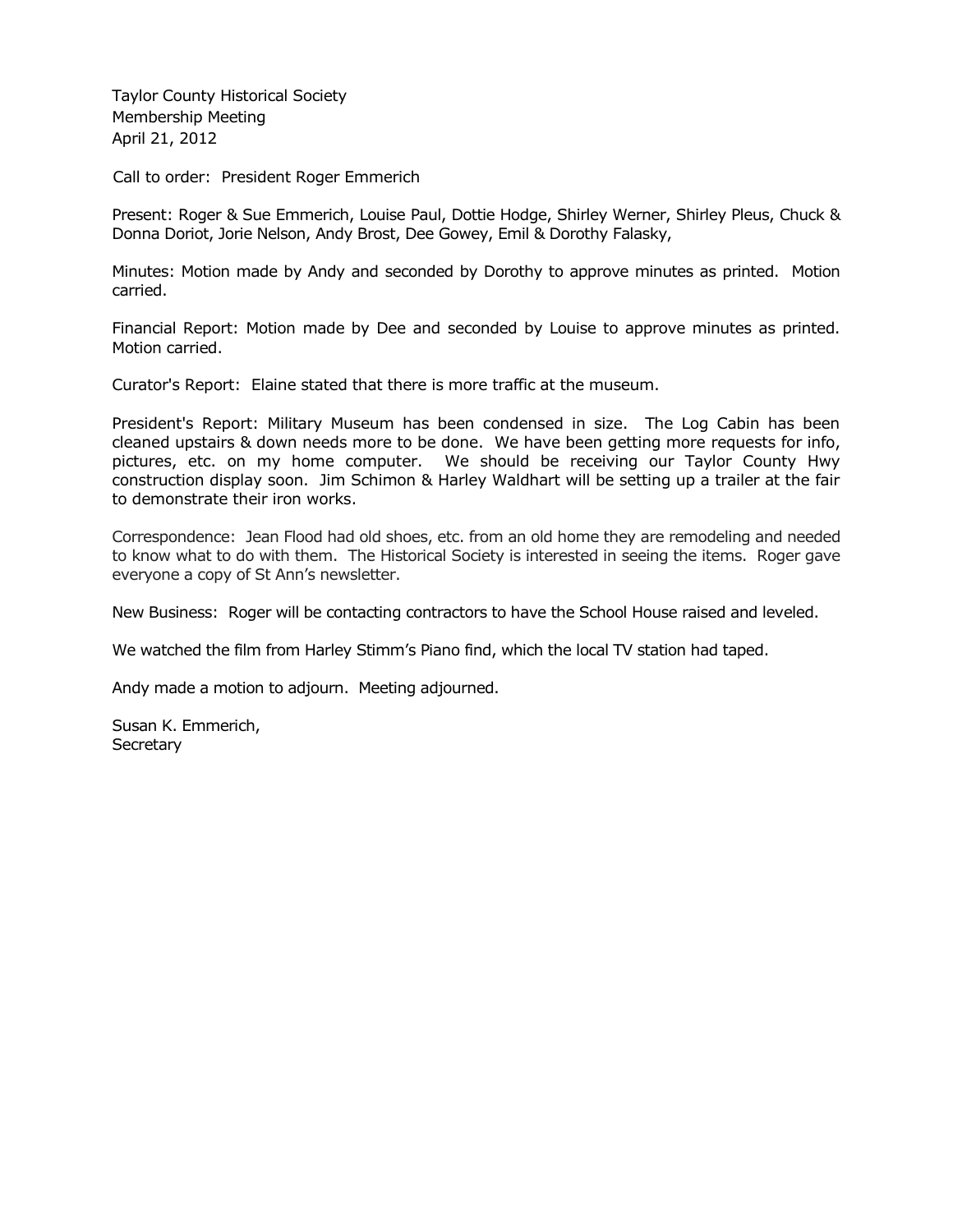Taylor County Historical Society Board Meeting Minutes March 15, 2012

Call to order: by President Roger Emmerich

Present: Roger & Sue Emmerich, Dorothy Falasky, Shirley Pleus, Louise Paul, Sara Nuernberger, Elaine Mravik, Dee Gowey, Andy Brost, Adrienne Hennlich, Don Brunner & Lanny Zimmerlee.

Minutes: Dorothy made a motion to accept minutes as read and Dee seconded. Motion carried.

Financial Report: Andy made a motion to accept report as read & Lanny seconded. Motion carried.

Curator's Report: Elaine reported that our participation in Destination Medford was cancelled as the museum was in a mess because of the remodeling of office space. Bryce Kelley's students came for a tour. A number of veterans volunteered their time to come talk to the students about serving our country. Roger & Bob Grissman reorganized the military display after some of the display area was made into an office for the ARDC.

President's Report: Roger reported that he and Sue had a great time in Texas and was pleased to bring back all the spring like weather we have been having.

Roger noted that we should send Thank You cards to the veterans that volunteered for the school tour. A big Thank You to Andy for his work on the officer Memorial Plaque.

Correspondence: Received brochure on upcoming classes at Wausau, St Ann's membership dues and membership for Federation of Museums. Dee made motion to send in the \$15.00 membership for each one and seconded by Sara. Motion carried.

New Business: Sara requested an electric binder for the books of the history of Taylor County Schools. Andy made a motion to purchase the electric binder and seconded by Louise. Motion carried. Roger will contact contractors on a price for fixing the footings on School House. Sara will check with computer department to see about a copy machine.

Next meeting is membership meeting on April  $21^{st}$ .

Andy made motion to adjourn and Dorothy seconded.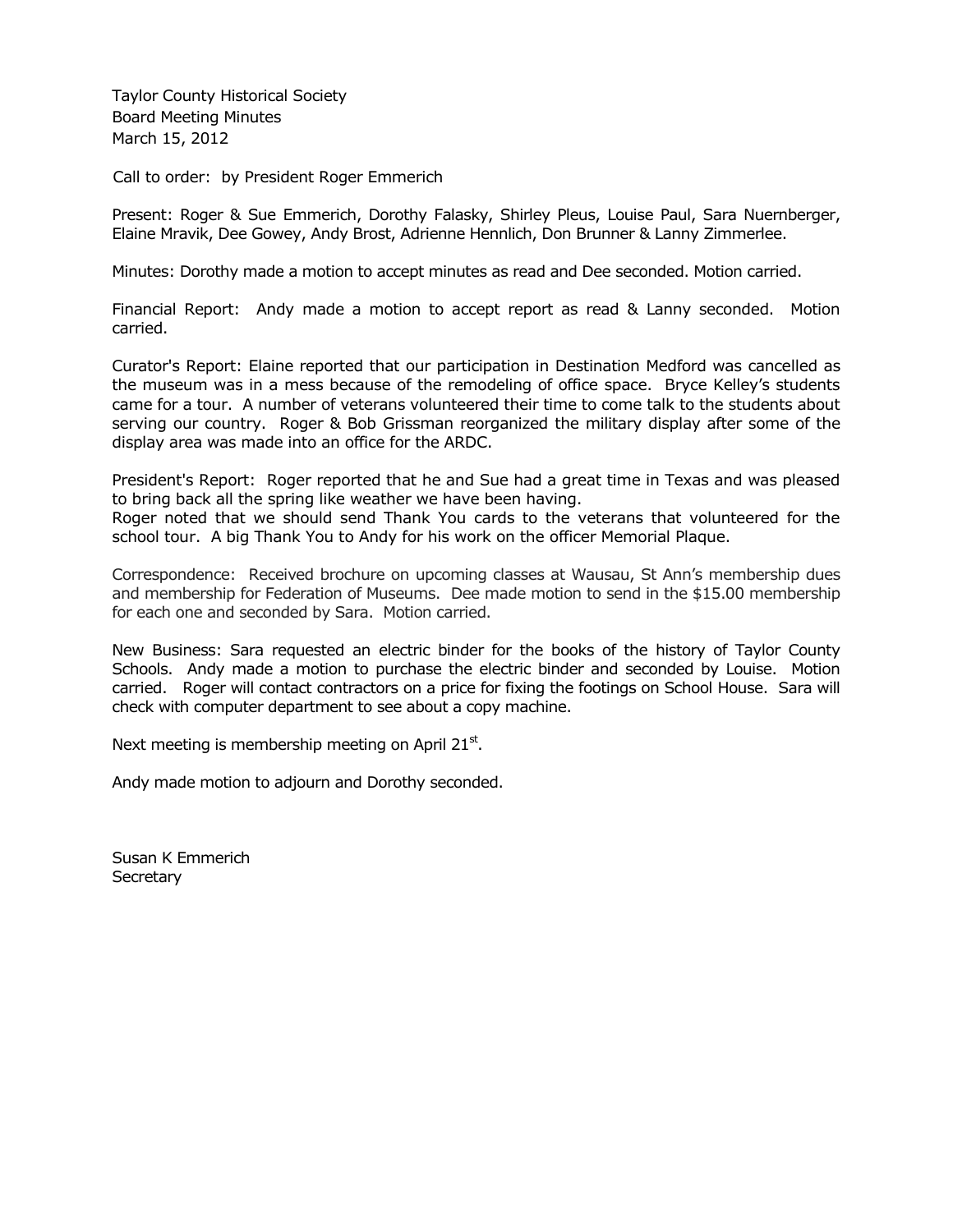Taylor County Historical Society Board Meeting Minutes February 16, 2012

The meeting was called to order by Vice-President Elaine Mravik at 9:40 A.M.

Present were, Elaine Mravik, Dorothy Falasky, Adrienne Hennlich, Shirley Pleus, Don Brunner, Andy Brost, Dee Gowey, Louise Paul and Sara Nuernberger.

The minutes of the November 17, 2011 Board meeting were read by acting Secretary Sara Nuernberger. A motion was made by Dee Gowey to accept the minutes as read and seconded by Louise Paul. Motion carried.

The finance report was read by Treasurer Dorothy Falasky. A motion was made by Andy Brost and seconded by Shirley Pleus to accept the report. Motion carried. The Treasurer's books have been audited by Andy Brost and Don Brunner and found to be correct.

President's Report: President Roger Emmerich was absent so his report was given by Elaine. The certificate of insurance for liability was presented to the board, along with a copy of the Annual Electronic Filing Requirement for Small Exempt Organizations Form 990- N (e-Postcard) completed and filed with the Internal Revenue Service by Mayer and Associates.

Elaine is requesting to once again send out a letter to anyone who made a donation to the Museum last year inviting them to become a member of the Society. A recent newsletter will also be included in the mailing.

Curator's Report: Bryce Kelly a Social Studies teacher from the Medford Middle School will be bringing a group of approximately 25 students to tour the Museum's military exhibit the afternoon of February 16, 2012. Andy Brost has arranged to have Dave Thomas, Jim Gehrig, Les Carlson, Lee Jensen, and Dennis Mayotte join him to be available during this tour for the students to ask questions of the veterans.

The Destination Medford Women's Weekend will be returning to the museum this year on February 25th from 4:30 PM to 8:30 PM as part of the wine tasting event they hold. Volunteers will be needed to staff the museum during those hours.

The small storage area by the multi-purpose room is in the process of being cleaned out to accommodate the new ARDC office that is being constructed in that area of the building. In addition, the museum will be losing approximately four feet of the military display. The County maintenance staff will be helping to move some of the larger display cases out of the area where the new office wall is to be built.

The log cabin needs to be cleaned by the end of April so that the artifacts can be put back on display before the May school tours. Andy and Don will coordinate a cleanup time.

Respectfully submitted, Sara Nuernberger Acting Secretary